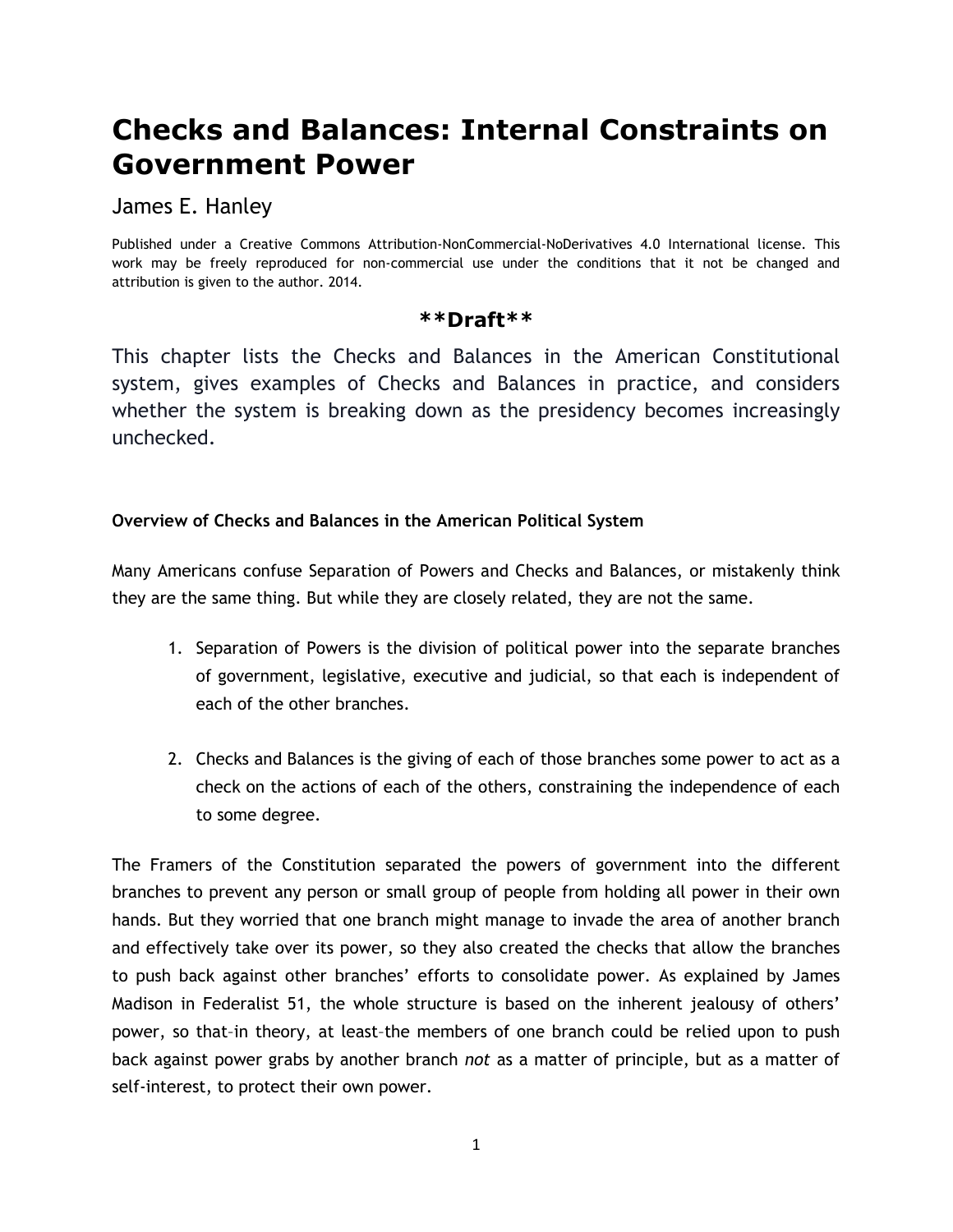[T]he great security against a gradual concentration of the several powers in the same [branch] consists in giving to those who administer each [branch] the necessary constitutional means and personal motives to resist encroachments of the others… Ambition must be made to counteract ambition. The interest of the man must be connected with the constitutional rights of the [office]. James Madison, Federalist 51:

The diagram below provides a good visual overview of the Checks and Balances between the branches, but stated briefly, they are as follows:

### **Congress**

- Congress can check the President by: 1) rejecting treaties the President has negotiated; 2) rejecting presidential appointments of federal judges, ambassadors, and other appointments to the executive branch (such as Secretary of State, Secretary of Treasury, lower-level appointees to the executive branch agencies, etc.); 3) not authorizing funds for a presidential initiative; 4) overriding a president's veto of legislation; and impeaching a president.
- Congress can check the Judiciary by: 1) rejecting presidential appointments to the federal judiciary; 2) proposing constitutional amendments to overrule judicial decisions; 3) impeaching federal judges (including Supreme Court justices), 4) making exceptions to the judiciary's appellate jurisdiction.

### The President

- The President can check Congress by: 1) vetoing legislation; 2) requiring Congress to adjourn (if they cannot decide on an adjournment time); 3) by requiring them to convene (if they are not meeting and important issues arise which the president wants them to address).
- The President can check the judiciary through: 1) the appointment of federal judges; 2) issuing pardons to convicted persons whose judicial appeals have failed.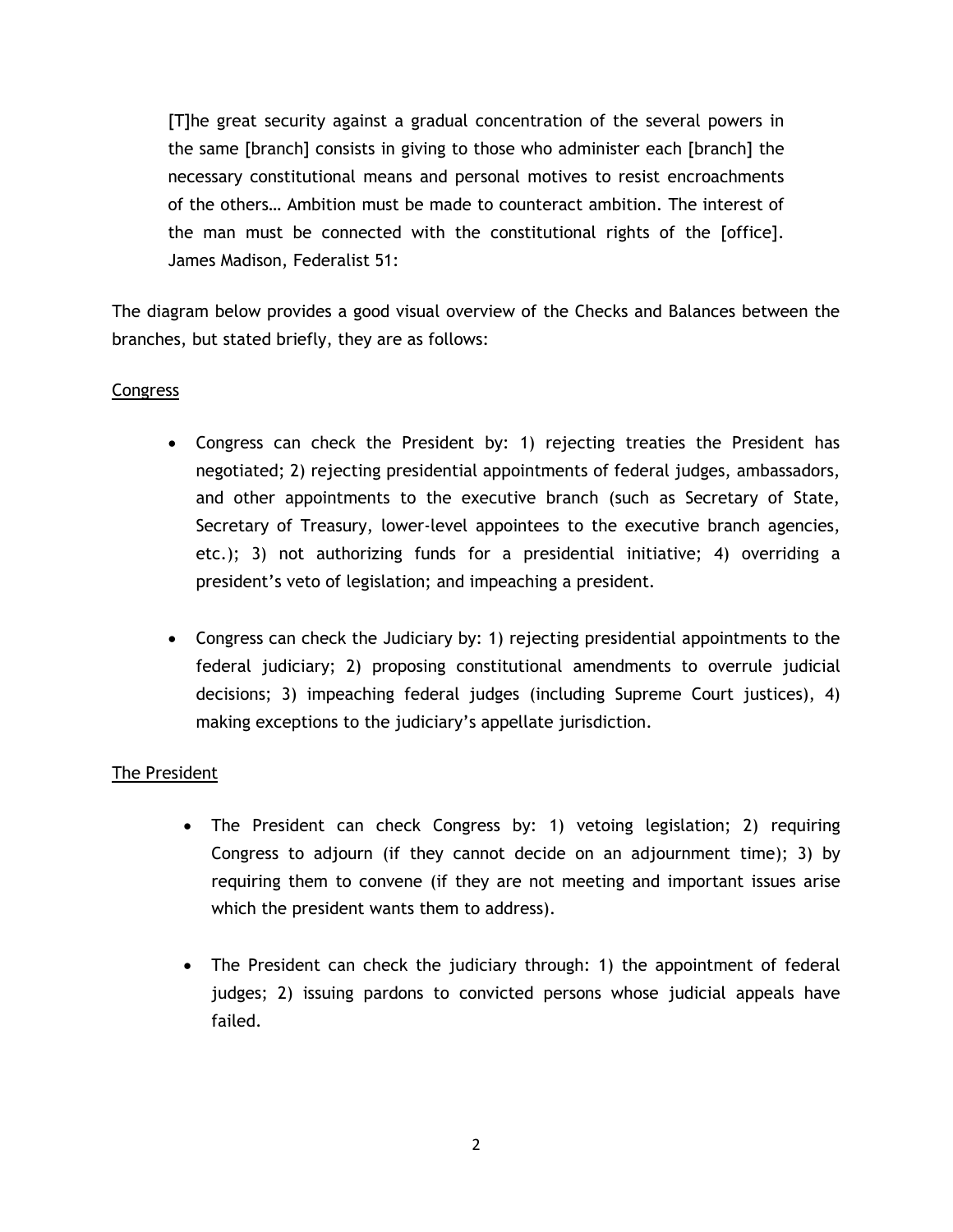### The Judiciary

- The federal judiciary can check Congress by: 1) declaring laws unconstitutional, and therefore void and not in effect.
- The federal judiciary can check the President by: 1) declaring actions of the executive branch unconstitutional, and therefore void and not in effect.



Image source: http://www.kminot.com/art/charts/branches.jpg

The traditional view that the Founders separated powers still dominates American political thought, but the links between the branches created by the checks and balances led one prominent American political scientist to argue for a different way of looking at our system.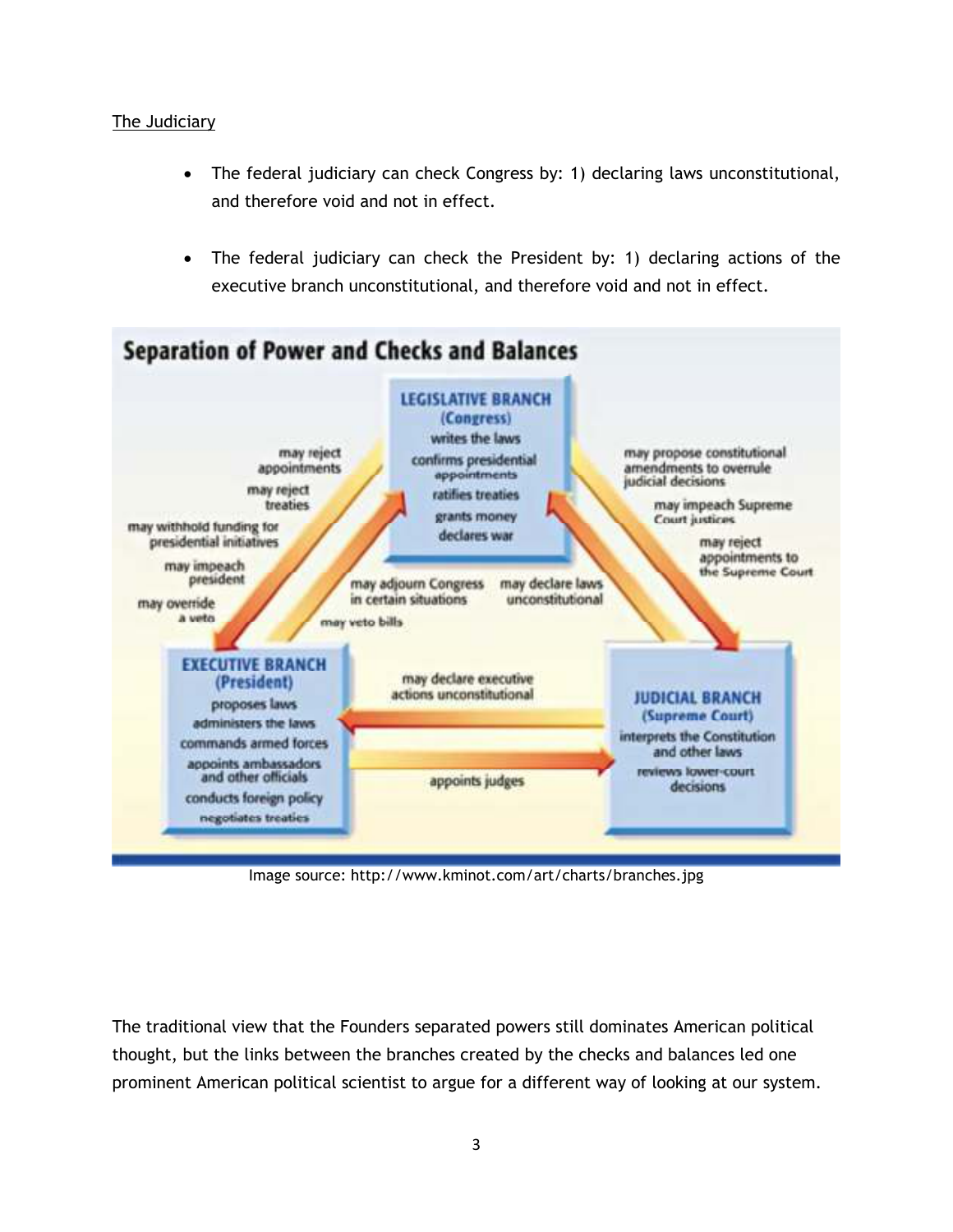The Constitutional Convention of 1787 is supposed to have created a government of 'separated powers.' It did nothing of the sort. Rather, it created a government of separated institutions *sharing* powers. 'I am part of the legislative process,' Eisenhower often said in 1959 as a reminder of his veto [power]. (Richard Neustadt. 1990. *Presidential Power and the Modern Presidents: The Politics of Leadership from Roosevelt to Reagan*. New York: The Free Press. p.29.

While it is unlikely that this view-of separated institutions sharing powers, rather than an actual separation of powers–will ever become the dominant understanding of the American public, it has had significant influence in the way political scientists understand the American political system.

#### **Examples of Checks and Balances in Action**

The best way to understand Checks and Balances is to look at some examples of the branches exercising them over each other. A real-world example of each type of check would be a long tedious read, but a handful of brief case studies provides valuable insight into the way the American political system functions.

# *Congress Checks the President: The Senate Rejects President Wilson's League of Nations Treaty*

In 1916 President Woodrow Wilson won re-election on the slogan, "He kept us out of the war," referring to World War I, but shortly after re-election he reversed course and got the U.S. into the war, becoming the force that ended a stalemate between the two sides and brought the war to a close in 1918. With over 16 million civilians and soldiers from the combatant countries dead and another 20 million wounded, it was the most devastating war in world history–hoped (in vain) by some at the time to be "the war to end all wars." Wilson, along with British and French political leaders, believed in the necessity of creating a League of Nations to help prevent future wars, and together they and other nations negotiated a treaty to create the League. In the United States, however, both the public and many legislators objected to U.S. Participation in the League. Until that point in time, the U.S. had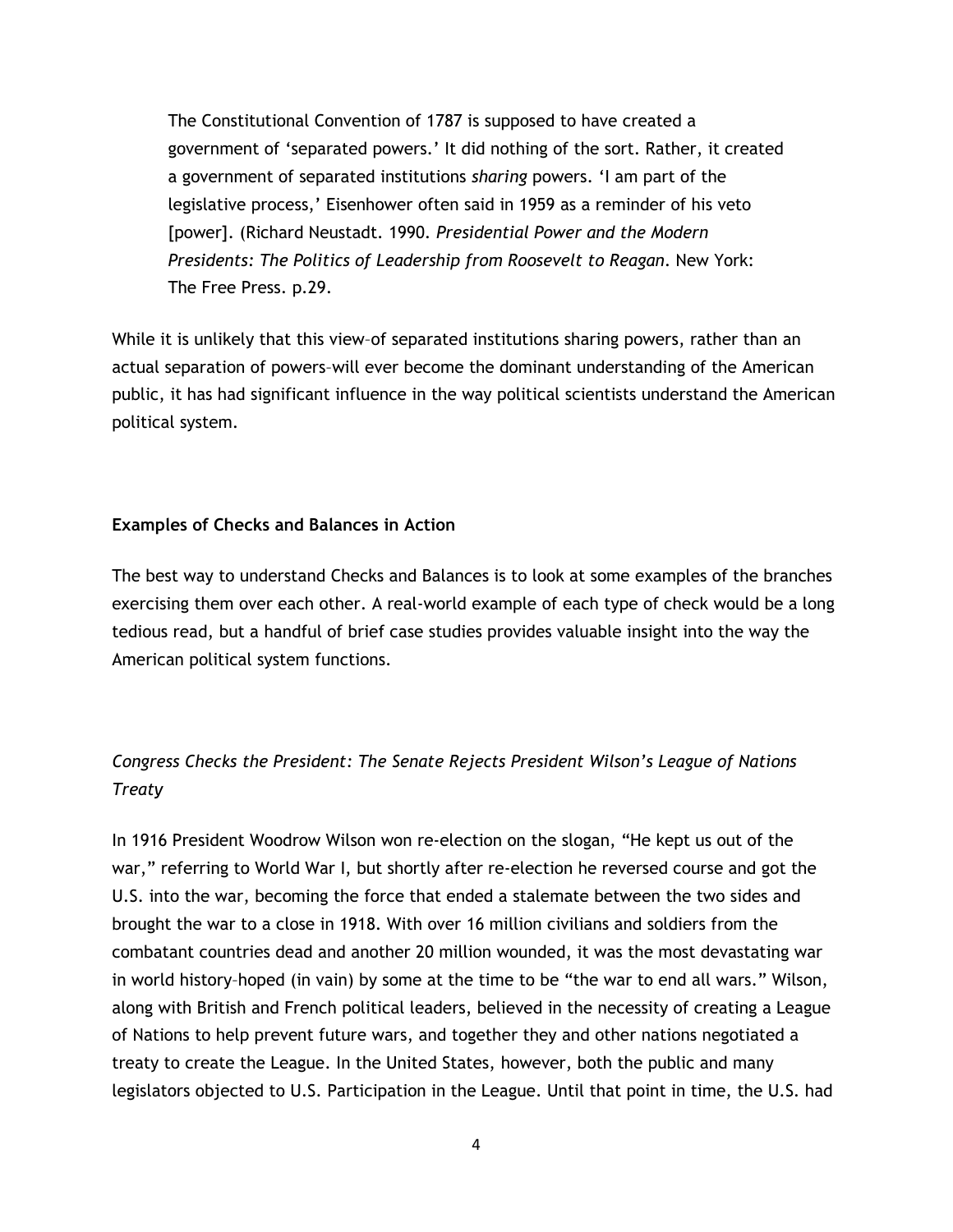been *isolationist*, most often trying to avoid getting involved in other countries' conflicts, a position that went back to George Washington's warning in his farewell address (upon his retirement from the presidency in 1796), in which he encouraged his country to avoid "entangl[ing] our peace and prosperity in the toils of European ambition [and] rivalship." After our brief engagement in European war, most Americans wanted to retreat back across the ocean again, and leave Europe to settle its own problems. Wilson campaigned valiantly to build public support for the League of Nations treaty, but in the end the Senate defeated him and the treaty was not ratified, and the U.S. never joined the League of Nations.

# *Congress Checks the President and the Judiciary: The Failed Judicial Appointment of Robert Bork*

In 1987 Supreme Court Justice Lewis Powell retired, giving President Ronald Reagan the opportunity to appoint a replacement. Reagan nominated Robert Bork, a U.S. Circuit Court of Appeals Judge and former United States Solicitor General, to replace Powell. The appointment of Bork was a risky strategic choice, and Democrats, who had a majority in the Senate, exercised their constitutional authority of "advice and consent" on judicial nominations to refuse their consent, rejecting Bork's nomination by the largest margin in history for a Supreme Court nominee. Much of the Democratic opposition to Bork rested on the fact that he was a very conservative judge, who was being nominated to replace a much more moderate one (Bork had stated that he wanted to reverse some of the Supreme Court's rulings protecting civil rights), and on the role he had played in the Watergate scandal 14 years before, when at the orders of President Nixon he had fired the special prosecutor investigating the Watergate crimes. Two other members of Nixon's administration had resigned rather than follow that order, and many people believed (and still do) that the honorable action would have been for Bork to do likewise. But in addition to the Democrats' dislike of Bork, they were also striking a blow against President Reagan, who was then embroiled in a scandal of his own, the Iran-Contra affair, which involved the illegal sales of missiles to Iran and the illegal misdirection of the proceeds from the sale to fund insurgent groups in Nicaragua (the Contras), even though Reagan had signed into law a Congressional bill banning any funding for them.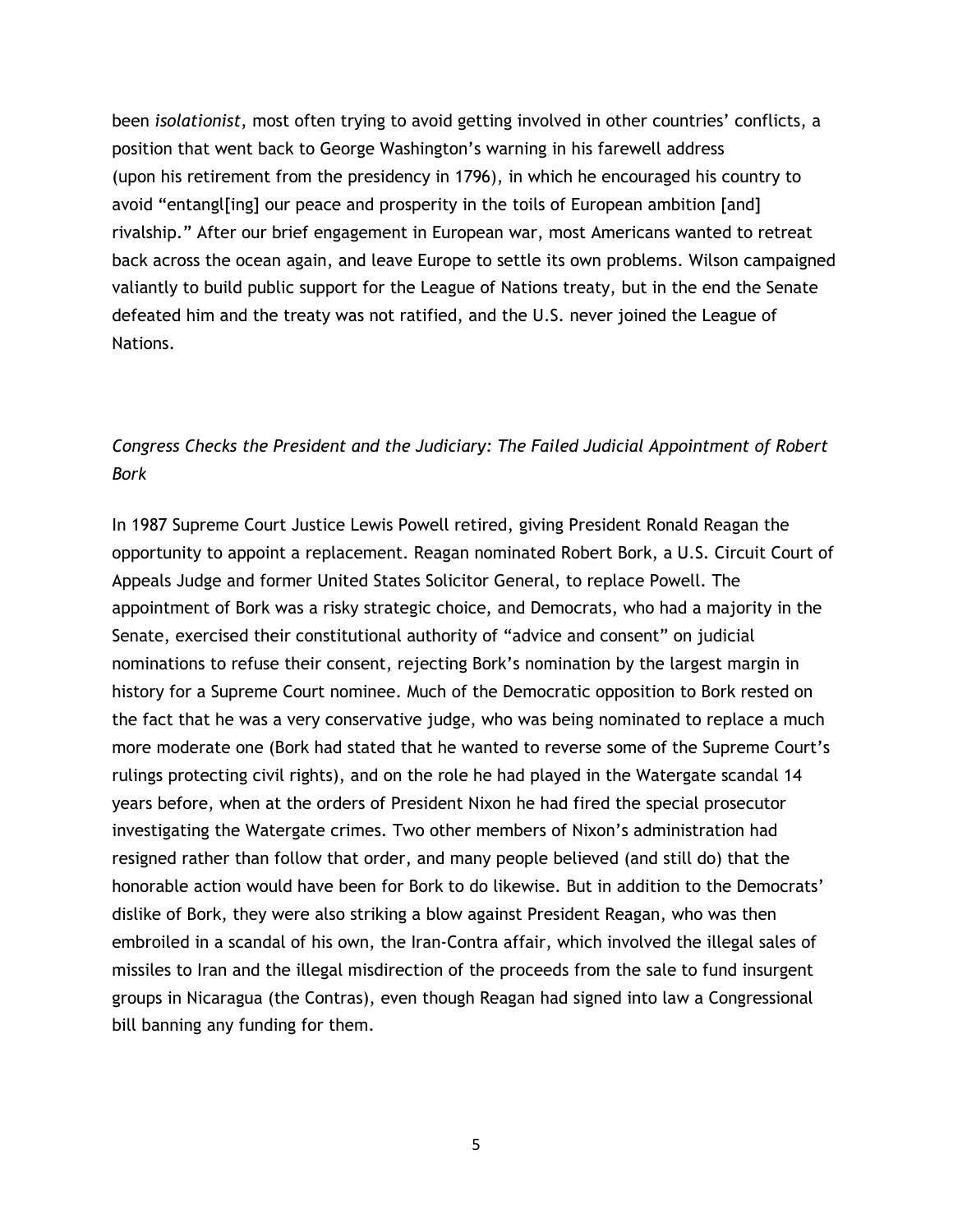## *Congress Tries to Check the President, Who Checks Congress, Which Checks the President: The War Powers Resolution*

Under the U.S. Constitution, while the President is the Commander-in-Chief of the Armed Forces, only Congress has the authority to declare war. Since the 1950s, presidents have interpreted their powers as Commander-in-Chief as an authorization to send the military into combat, with or without an actual declaration of war by Congress. In 1973, in an attempt to regain control over the warmaking power, Congress passed the War Powers Resolution, which requires the President to notify Congress within 48 hours of committing American forces to military action, and forbids them from remaining in a conflict for more than 60 days without congressional authorization. This was itself a *statutory* effort to check the President's growing control over the warmaking power. In response, President Nixon vetoed the resolution, exercising his constitutional check on Congress. And in response to that Congress passed the resolution over Nixon's veto, exercising their own constitutional check on the President.

#### *The President Checks the Congress: More than 2500 Successful Vetoes*

Over 2¼ centuries Presidents have cast over 2500 vetoes. Only about 4% of these vetoes have been overridden. An important part of presidents' 96% success rate is that they can count–if they can see that there are enough votes for a bill to override their veto, they normally will not cast it. The fact that they do sometimes get overridden means that either they have made a strategic mistake in casting the veto or that they sometimes find it worthwhile taking a stand on principle, even if they know they are going to lose. Two presidents, Franklin Pierce and Andrew Johnson, have had more than half their vetoes overridden, which suggests they were locked in fierce political struggles with Congress (Johnson, in fact, was impeached by the House, although the Senate did not convict him). Both of those presidents were in the mid-19<sup>th</sup> century, but the president with the third highest percentage of vetoes overridden-33%-was the first president of the  $21^{st}$  century, George W. Bush. As the chart below shows, vetoes were rare in the early days of the American republic, but became more commonly used after the Civil War, and although more recent presidents have not used them as often as some past presidents, they are still an important presidential tool. However the total number of vetoes does not fully reveal its importance as a presidential tool for checking Congress. The mere threat of a veto can cause Congress to modify a bill to make it satisfactory to the President, or can even cause them to abandon a bill.

6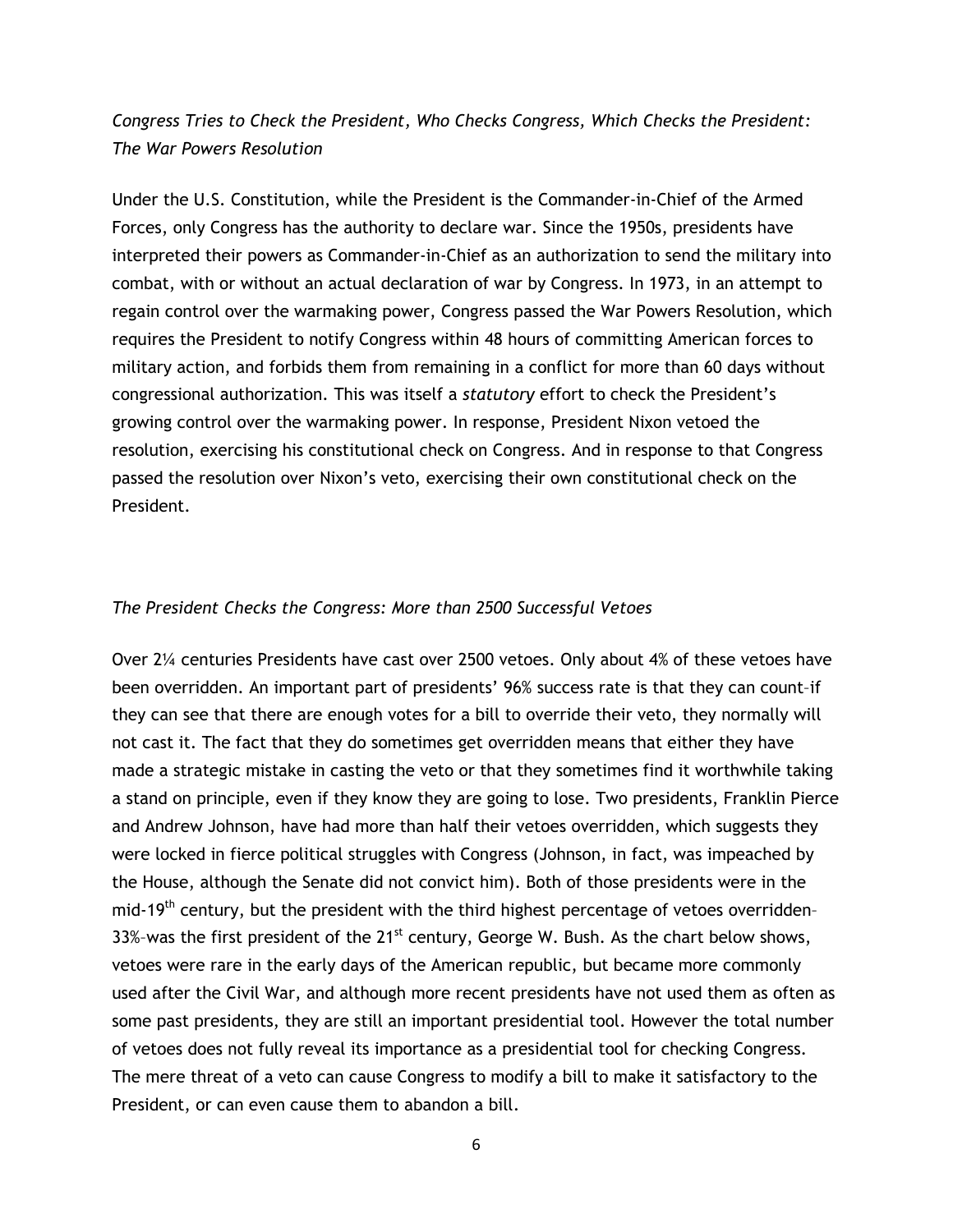

#### *The Judiciary Checks Congress: Striking Down Unconstitutional Laws (Judicial Review)*

Congress responds to public demands, because each member of Congress worries about keeping his/her constituency happy enough to re-elect him/her. Sometimes this means enacting laws that are of questionable constitutionality, because the public supports the law. One example is the 1996 Communications Decency Act. In 1996 the Internet was still new, and something of a mystery to most people, but already it was a conduit for large amounts of pornography. Congress responded to public concern by passing an act outlawing the transmission via the Internet of any obscene or indecent message to a person under 18. The American Civil Liberties Union, among others, filed suit, challenging the law as a violation of the First Amendment. While obscenity has been determined by the Supreme Court to not be protected by the First Amendment (although their definition of what is obscene is very restrictive), the Court used its power of judicial review–the power to review laws to see if they are compatible with the Constitution–struck down that part of the law because the concept of "indecent" materials was too broad, and banned communication of many things that are protected by the First Amendment.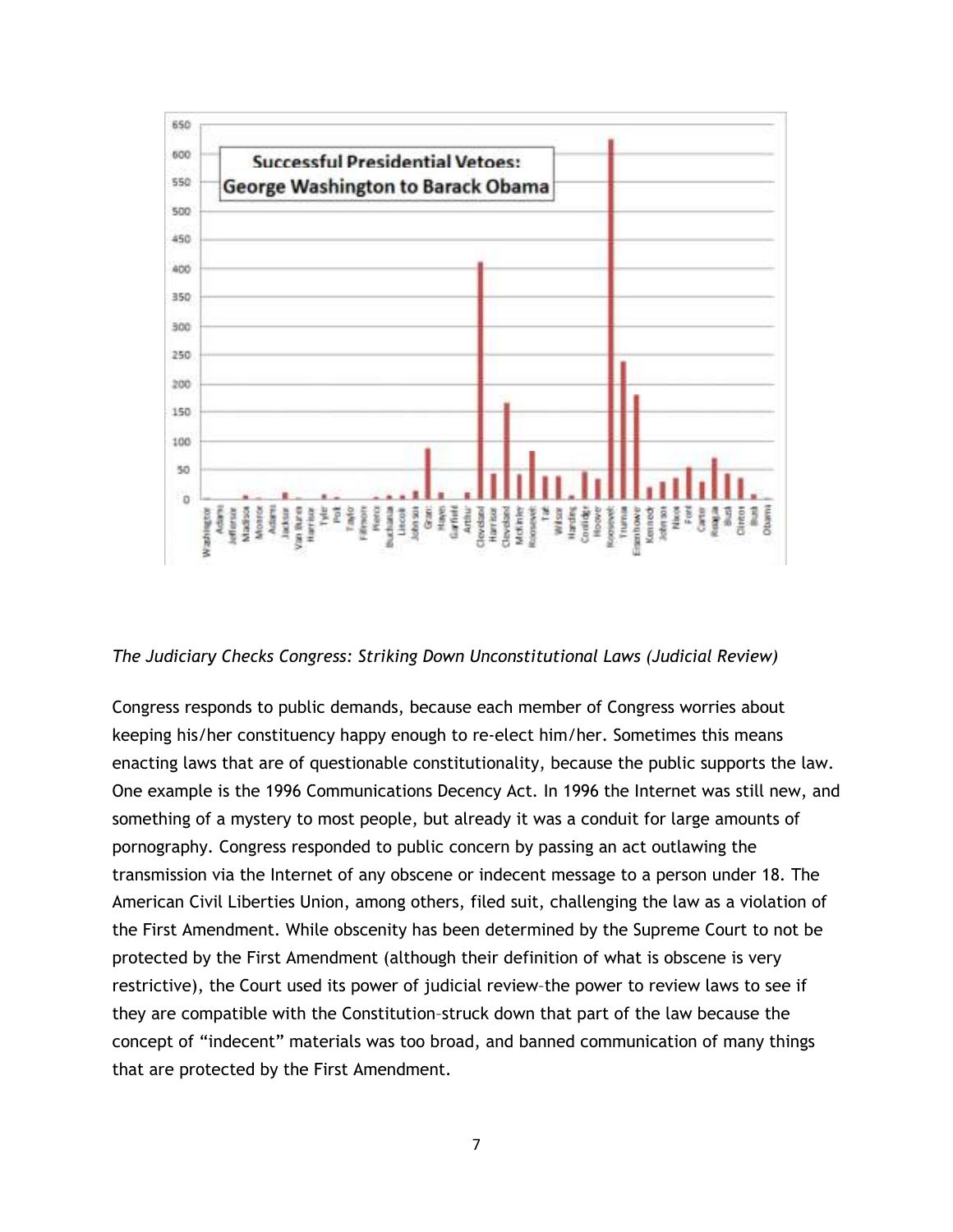### *The Judiciary Checks the President: Even Suspected Terrorists Get Their Day in Court*

Following the 9/11 terrorist attacks, President Bush declared that the executive branch had the power to detain "illegal enemy combatants" (a newly invented term, created to avoid classifying them as prisoners of war, which would have required the U.S. to follow its treaty obligations under the Geneva Conventions) indefinitely, without trial. Yaser Hamdi, an American citizen, was captured in Afghanistan and held in a military prison. Hamdi's father challenged his son's imprisonment, arguing that his son had gone to Afghanistan to do charitable work and was not an enemy against the United States. The Supreme Court ruled that the executive branch did not have the authority to hold a U.S. Citizen indefinitely without allowing them to challenge their status as an illegal enemy combatant in the courts.

### *The Decline of Checks and Balances on the Presidency?*

One lesson makes itself clear from the examples discussed above. The Framers of the Constitution were correct to believe that there would be a continual struggle between the branches for political dominance, especially between the legislative and the executive. But many presidential scholars today argue that Congress's ability to check the President has declined, so that the presidency is increasingly able to operate without effective checks.

[In the 1800s] presidents faced a powerful legislative branch whose leaders jealously guarded its prerogatives and were quick to rein in presidents who overstepped their bounds. But today's Congress is weak… because [of the] decay of political parties… Congress was a more vigorous institution when political party leadership gave it an organizational backbone. [Then] the leaders of the House and Senate were willing and able to fight for their institutional interests and to check presidential encroachment upon their powers. In the absence of party discipline, Congress usually lacks the organizational coherence to slug it out with the imperial president on policy issues. (Crenson, Mathew, and Benjamin Ginsberg. 2007. *Presidential Power: Unchecked and Unbalanced*. New York: W. W. Norton. p.354.)

Congressional efforts such as the War Powers Resolution give the appearance that checks on